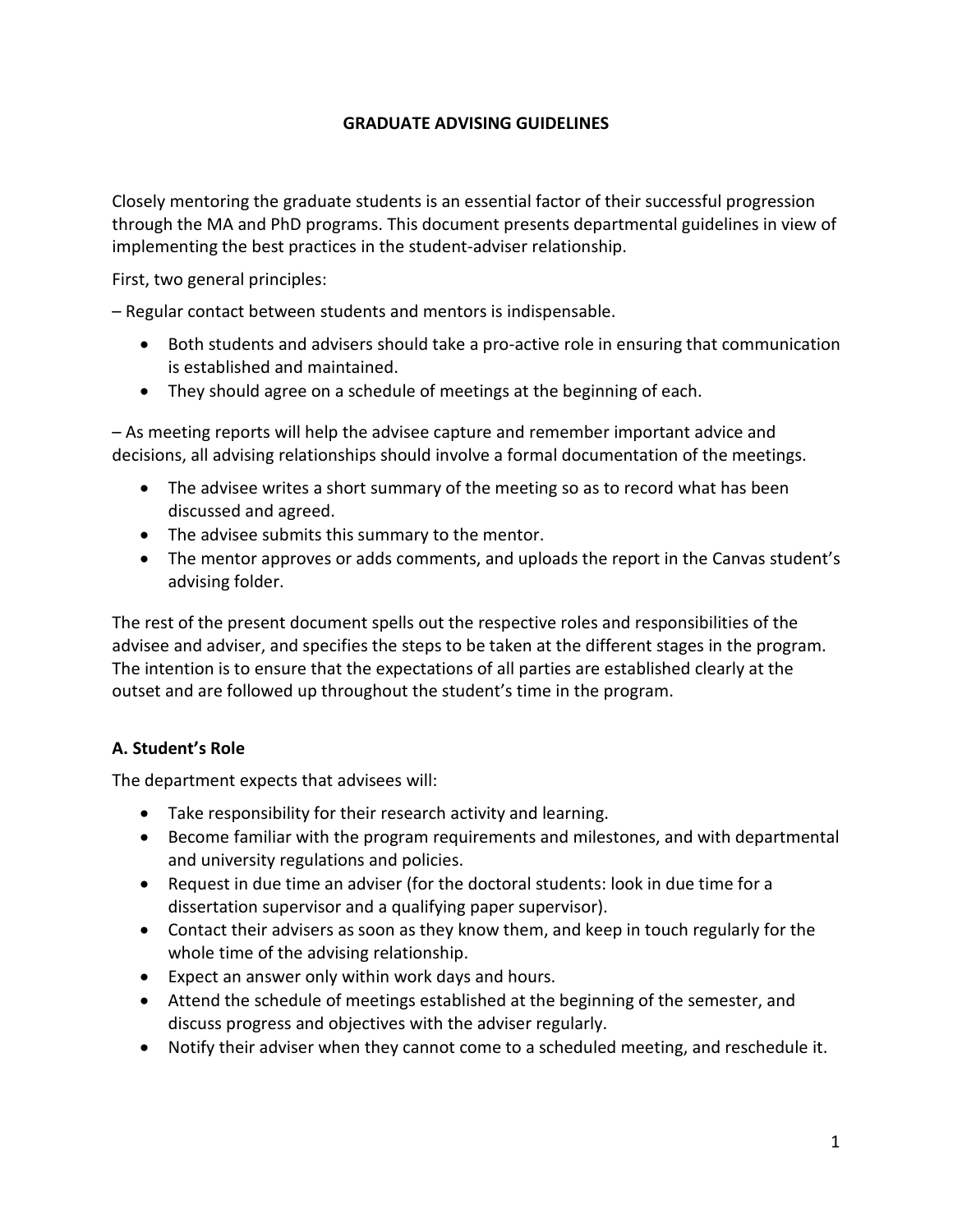- Send written work well ahead of the meeting so that the adviser has sufficient time to read it; allow for a reasonable amount of time for getting recommendation letters, feedback on documents, etc.
- Contribute a summary of the meetings.
- Carefully consider the advice they receive and make every effort to implement it;
- Strive to achieve in a timely manner the course assignments, the goals and milestones defined in the graduate studies handbook, and the particular goals agreed upon with the adviser.
- Adapt their research to the resources the department can offer and avoid projects on topics for which they cannot be supervised competently.
- Report in a timely fashion any difficulty that may arise, to their adviser, the program director, or the chairperson.
- Contribute to the program community, for example by attending other students' presentations, providing feedback and generally being supportive of other students' research activities and efforts.
- In doctoral students' case, attend the activities organized in the professional development curriculum, where they can also receive advice.

## **B. Mentor's Role**

Students may expect to receive quality mentoring throughout their program of study. General responsibilities of the advisers, applicable in all advising relationships, are presented in the next paragraph. Specific responsibilities relative to the different categories of students are detailed farther down.

## **1. General Responsibilities**

In all advising relationships, mentors will:

- Make themselves available at the request of the advisee, during work periods and within reasonable limits; expect similarly a response of the advisee during work days and hours.
- Get in touch with their advisee and make sure that regular communication is maintained.
- Establish a schedule of the meetings at the beginning of each semester.
- Check the meeting reports sent by the student and upload them in the Canvas advising folder.
- Inform the advisee and the graduate program director about any extended period of absence.
- Monitor the advisee's attainment of the milestones defined in the graduate studies handbook, and provide all the necessary guidance in view of the timely completion of the program.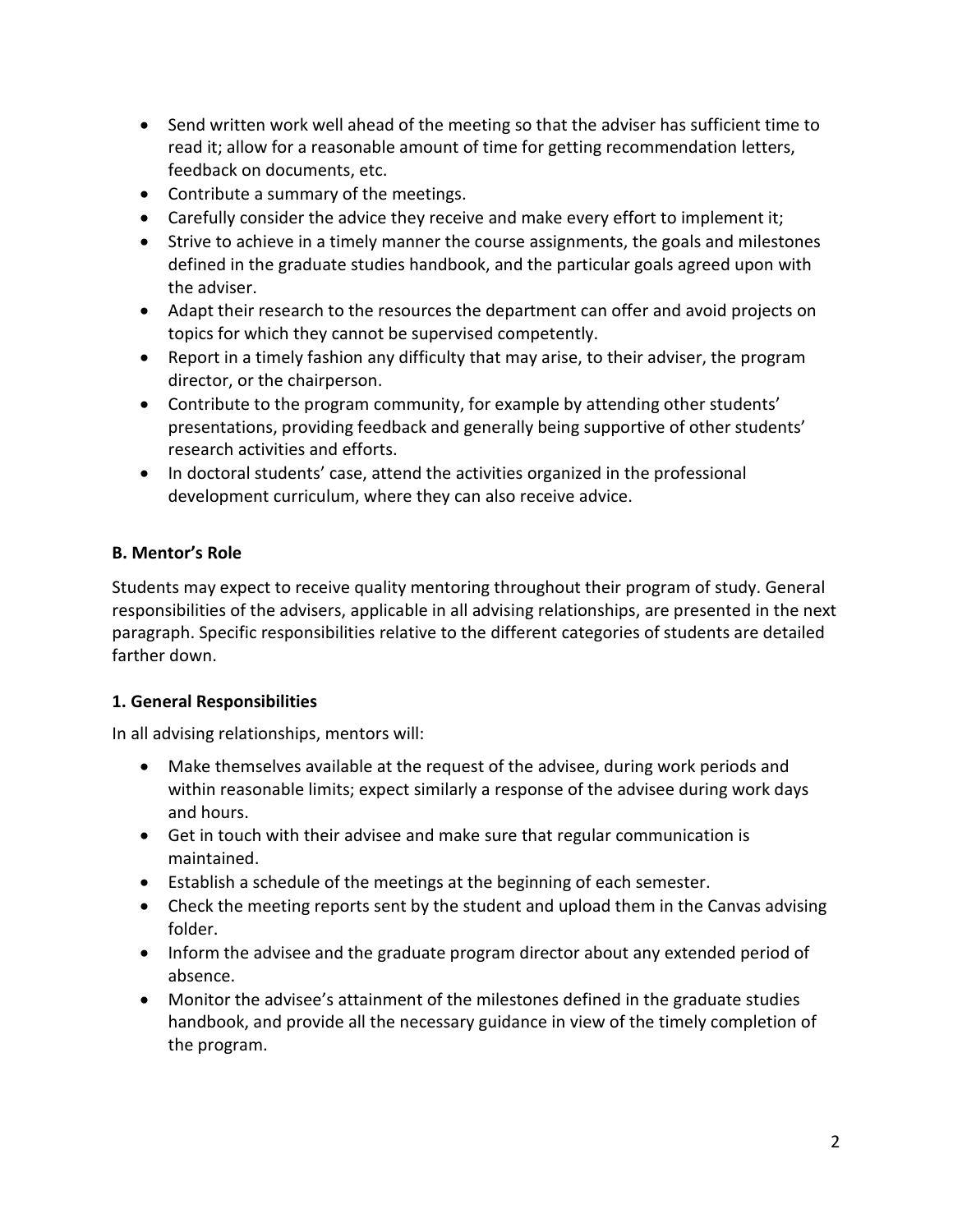- Check whether the advisee is aware of the university and departmental regulations and policies, regarding such topics as degree requirements, academic integrity, teaching responsibilities when applicable.
- Pay special attention to international students, who have stringent time limits because of their visa (the adviser should be familiar with the requirements implemented by the Office of International Students and Scholars – see Appendix 1), and who might struggle with language or cultural differences.
- Provide guidance regarding research methodologies and resources, and best practice in studying and learning.
- Suggest any useful additional resource (e.g. seminars, workshops, and conferences in or outside the department, Career Center, counseling, etc.)
- Motivate the student.
- Check on the student's general well-being.
- Alert the graduate program director or the chairperson as soon as an academic problem is detected, a worry arises, or when the advisee does not attend the advising meetings.
- Alert the relevant BC services when non-academic problems are detected (such as psychological crisis, harassment, sexual assault – see the resources in Appendix 2).

#### **2. Specific Responsibilities**

#### **2.1. Mentors of MA Students**

Best practices recommend that students should meet with their mentor frequently and **at a minimum twice in each semester** (e.g. beginning and last third). The first meeting in the year will take place in the first week of the first semester. The final meetings in each semester are to review the student's progress against the objectives of the program.

In addition to the general responsibilities of an adviser presented above, the mentor of an MA student will typically:

- Advise the student on which courses to take.
- Check whether the student is falling behind regarding coursework and grades.
- Discuss with the advisee what personal, academic and professional skills the student needs to develop in order to complete his/her studies and prepare a future career.
- **Guide the advisee in the preparation of the MA qualifying paper**.
- **Guide the advisee in the preparation of applications to doctoral programs**, especially for
	- o the choice of the programs
	- o the cover letter or statement of purpose, and the CV
	- o the writing sample
	- o obtaining recommendation letters.
- Guide, to the extent of their competence, the student in the preparation of applications to other degree programs or to professional positions.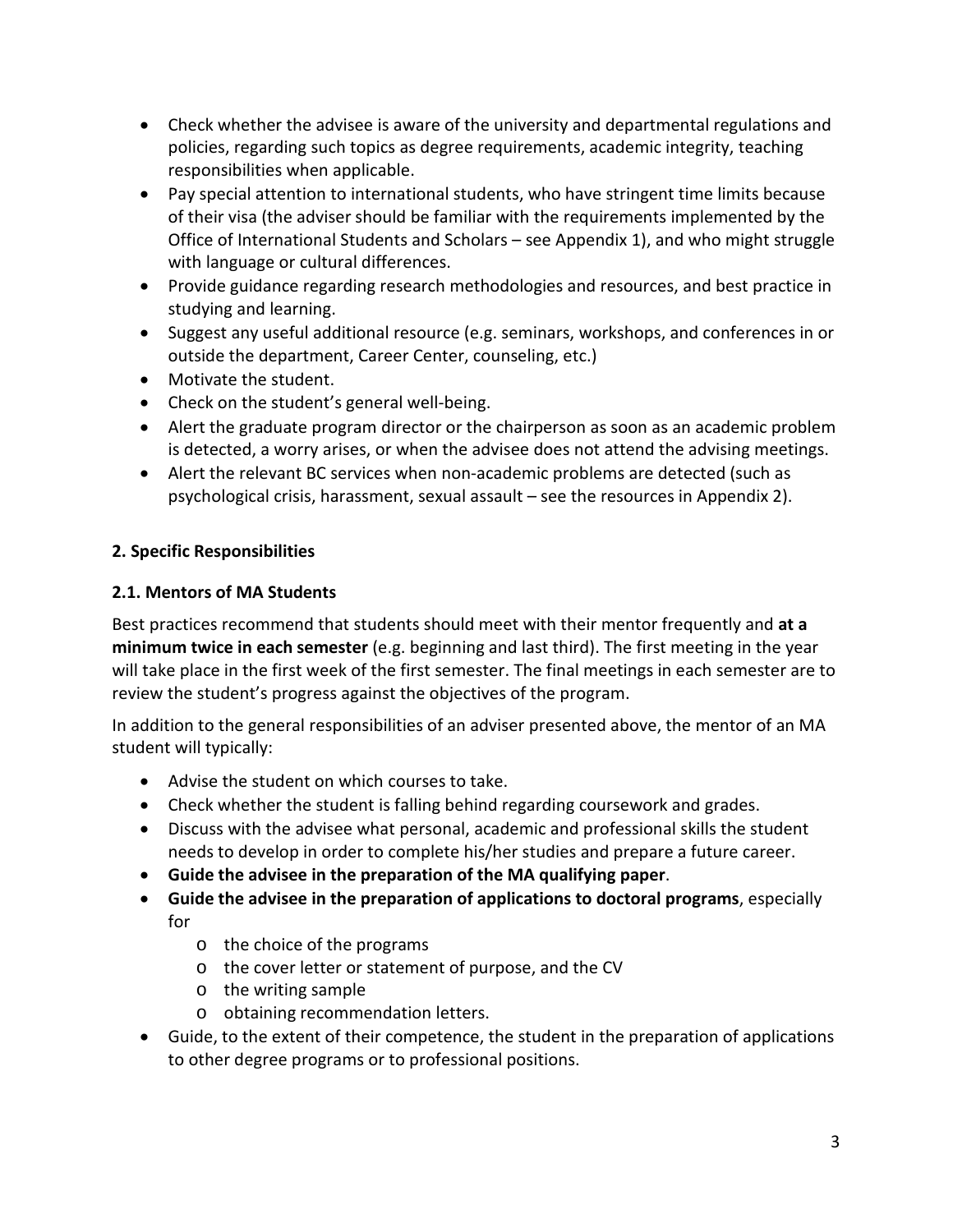## **2.2. Mentors of PhD Students**

#### **2.2.1. Before a dissertation supervisor is chosen (years 1 – 2/3)**

Until doctoral students find a dissertation supervisor, they work closely with an adviser to whom they are assigned in their first year (a faculty member for whom they are research assistant), and whom they can choose in the subsequent years.

- Mentors should meet with their advisee(s) frequently and **at a minimum twice in each semester** (e.g. beginning and last third).
- The first meeting in the year will take place in the first week of the first semester. The final meetings are to review the student's progress against the objectives of the program.
- If the advisee is at the same time research assistant of the faculty member, meetings specifically for the advising should be planned.
- The adviser and the program director are responsible for reviewing student progress in the student's annual report.

The mentor will meet with the student to:

- Advise the student about which courses to take.
- Make sure that the student has a clear view of the successive stages of her/his development in the program; devise with her/him a strategy for the coming years.
- Ensure timely completion of the program requirements at the pre-dissertation stage (e.g. logic, languages, research integrity workshop, etc.).
- Check whether the student is falling behind regarding coursework and grades.
- **Provide guidance for the preparation of the preliminary doctoral comps** (end of year 1).
- In year 2/3, **assist the student in the first steps towards the doctoral comps** (orientation for the qualifying paper, choice of the qualifying paper supervisor; orientation for the dissertation area, choice of the dissertation supervisor, which must be effective by the end of year 3 in the program, or year 2 if they entered with an MA).
- Encourage and help the advisee to prepare publications, participate in colloquia, seminars and conferences, and more generally prepare their insertion in the profession.
- Mentor the advisee regarding the best practices in all aspects of the profession (from responding to emails to academic mores to standards in research and publication).
- Explain the advisee how to build a career plan.
- Provide advice when the student has teaching responsibilities and **visit her/him in class in coordination with the teaching seminar instructor**.
- Evaluate the advisee's progress in the student's annual report.

## **2.2.2. Choice of a dissertation supervisor and a qualifying paper supervisor**

Students must have a dissertation supervisor and a qualifying paper supervisor at the latest at the end of year 3 in the program (year 2 if they entered with an MA).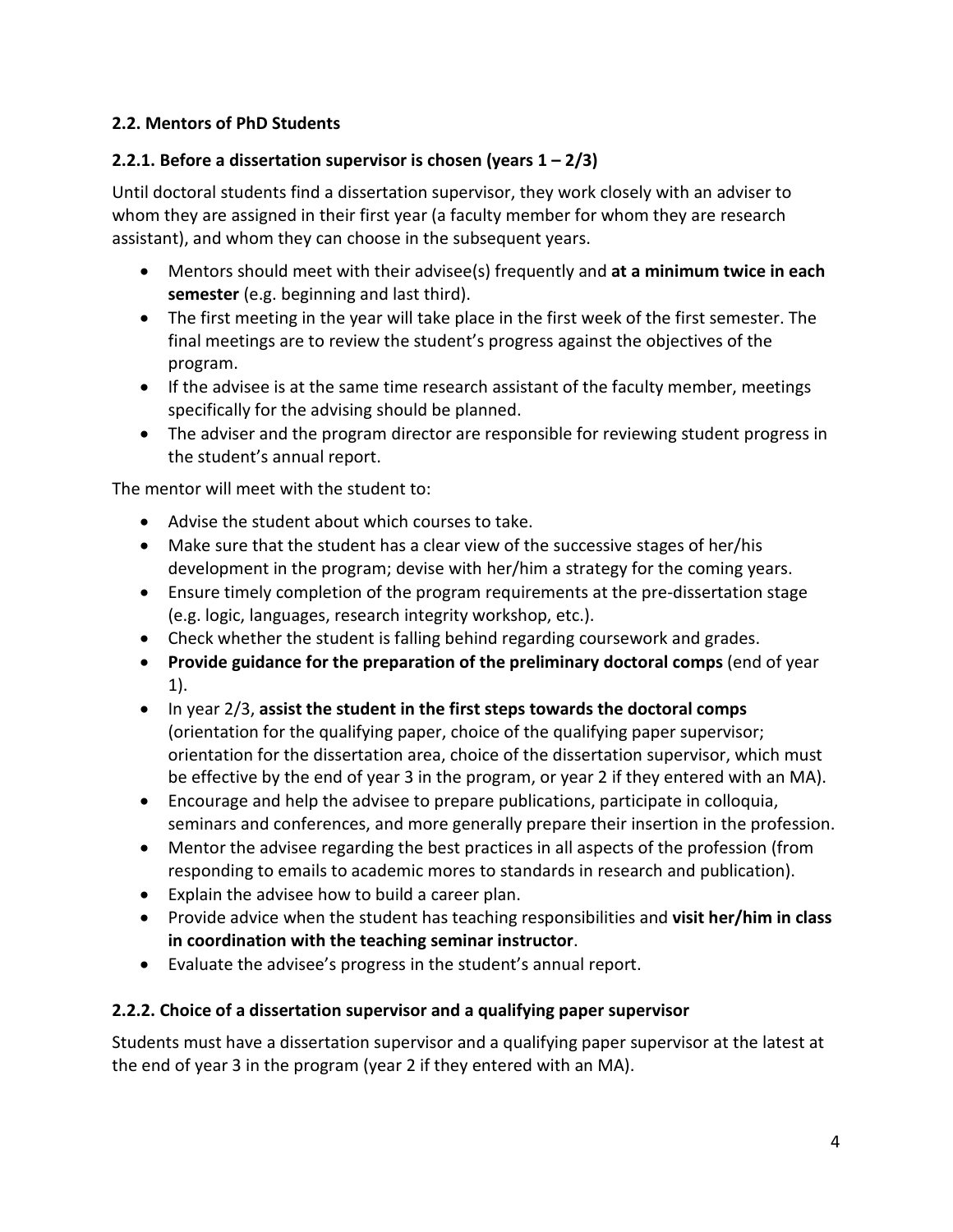– The dissertation supervisor should be secured first. The precise topic of the dissertation need not be decided immediately.

- From the moment a faculty member has accepted to supervise the dissertation, he/she becomes the student's primary mentor.
- The student must inform of this the graduate program director and her/his former adviser if he/she is a different person.
- The dissertation supervisor and the graduate program director will review the student's progress until completion of the doctoral degree.
- The supervisor will make sure that the advisee feels properly informed about the whole process and able to communicate easily with her/him, and will establish quickly, in cooperation with the advisee, the framework for the student's work, i.e. the means by which he/she and the student will communicate, and how *and when* they will arrange meetings and monitor progress.

– The dissertation supervisor and the student will immediately discuss the general area of the **qualifying paper** (which should correspond to an AOC, distinct from the AOS of the dissertation, having in mind the best strategy for future placement) and who will supervise it.

- The advisee should already have explored the possibilities with the previous adviser. The dissertation supervisor can confirm, or make other suggestions. Dissertation and paper supervisor can be the same person.
- The paper will be defended in the following fall (year 4, or 3).
- On the advising by the paper supervisor, see 2.2.3., below.

– The dissertation supervisor and the student will then agree on a schedule to narrow down the topic of the dissertation, make preliminary research, and write a **dissertation proposal**.

- The dissertation proposal will be defended at the latest in the following spring (year 4, or 3). A second (and perhaps third) reader will be appointed at that time (see the graduate studies handbook for details).
- Supervisor and advisee will establish a clear project with a good prospect of completion within the required time scale, and identify the initial stages and early objectives of the project.
- They will also identify the skills, knowledge and aptitudes (e.g. languages, paleography, etc.) that are required for the successful completion of the research program;
- Finally, they will identify appropriate resources (e.g. documentation, a specialist in another department, etc.) to support the research project and how these are to be accessed.

## **2.2.3. Advising by the qualifying paper supervisor**

• As soon as a faculty member has agreed to supervise the qualifying paper, he/she will establish with the student the framework for the research and writing, a schedule for the progression towards the completion of the paper, and a schedule of meetings.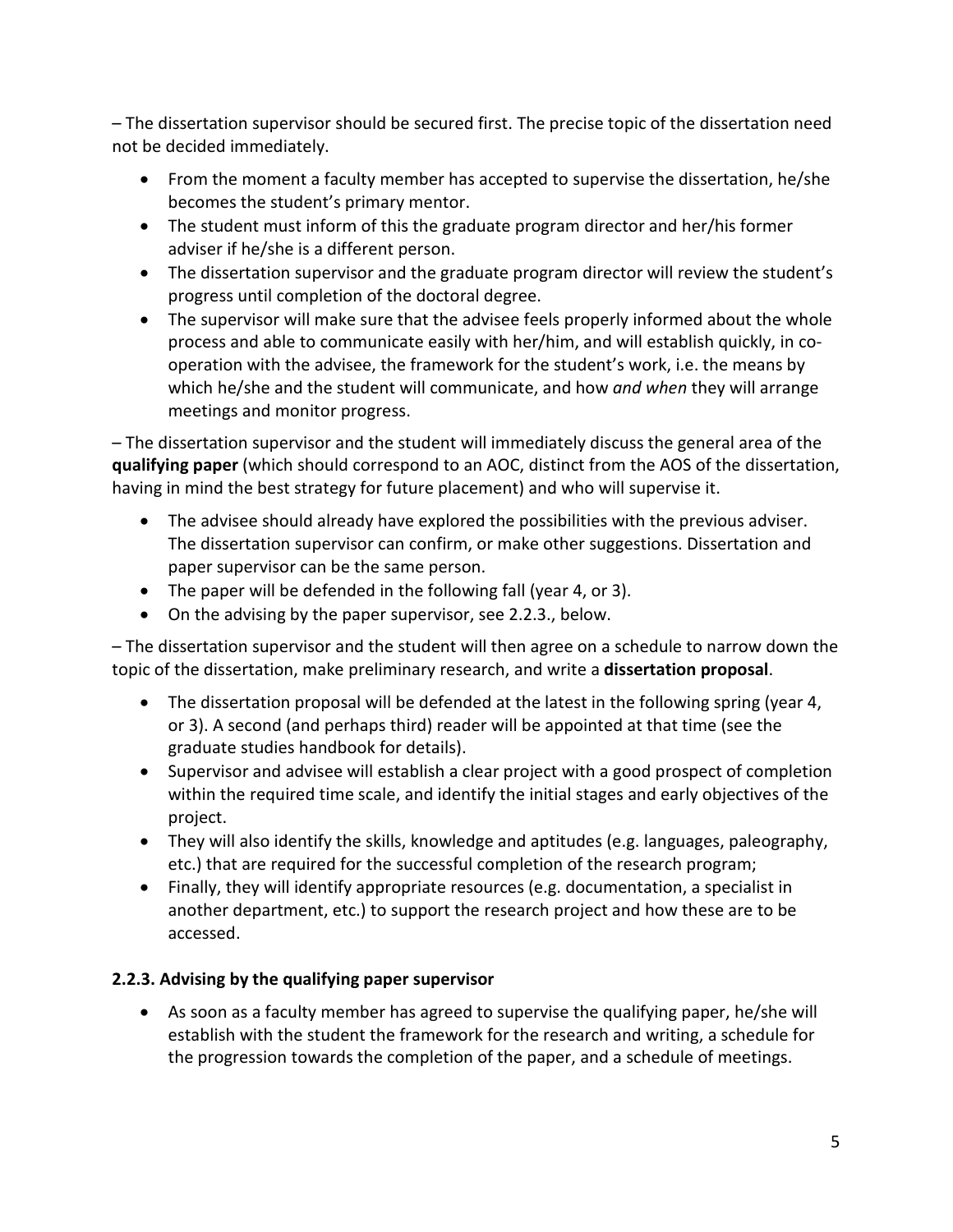- The supervisor will help the advisee to plan her/his research, define the topic, identify the specific steps to take, identify the relevant literature, databases and other relevant resources.
- More generally, the paper supervisor will guide the student in the writing of a paper of publishable quality (e.g. have a state-of-the-art bibliography, tailor the paper to the requirements and the standards of publication, etc.).
- The paper supervisor will provide prompt feedback and comments, normally in writing, to the advisee when the student submits drafts of the paper, partial or whole.
- The paper supervisor will discuss with the students strategies and opportunities of publication.
- The paper supervisor will regularly inform the dissertation supervisor about the student's progress.
- When the paper has been entirely drafted, the supervisor will establish with the student the complementary reading list that will be used for discussion at the defense of the paper (see the graduate studies handbook for details).
- The supervisor will help the student find a third person for the defense board (the dissertation supervisor being the second one), and prepare the defense. Readers must have the paper and the reading list at least two weeks before.

## **2.2.4. Advising by the dissertation supervisor**

- From the preparation of the dissertation proposal to the completion of the dissertation, the supervisor will meet with the advisee **at a minimum twice a semester**, with written record of the meetings. The schedule of the meetings will be established at the beginning of the year. It may happen that, on some occasions, there is little to report or no written work is submitted for comment; regardless, maintaining regular contact is key to the progression of the student's research.
- If the advisee is away (e.g. during the university fellowship year), and if video or phone meetings cannot be arranged, an email schedule will be established.
- The supervisors will help the advisee to plan their research, define their topic, identify the specific steps to take, identify the relevant sources, literature, databases and other resources.
- A reasonable and detailed timetable for the writing of the dissertation, with regular submission of thoroughly written chapters, will be agreed upon, and attainment of the successive stages checked.
- The supervisor has a right to expect that the advisee will communicate written work or research results well ahead of the meetings.
- The supervisor will provide prompt feedback and comments (within a month) to the student when he/she submits written work.
- Besides the comments on the pages submitted, the supervisor will provide the student with a regular evaluation of her/his overall progress.
- With the agreement of the dissertation supervisor, the advisee will regularly submit written parts of the dissertation to the second reader.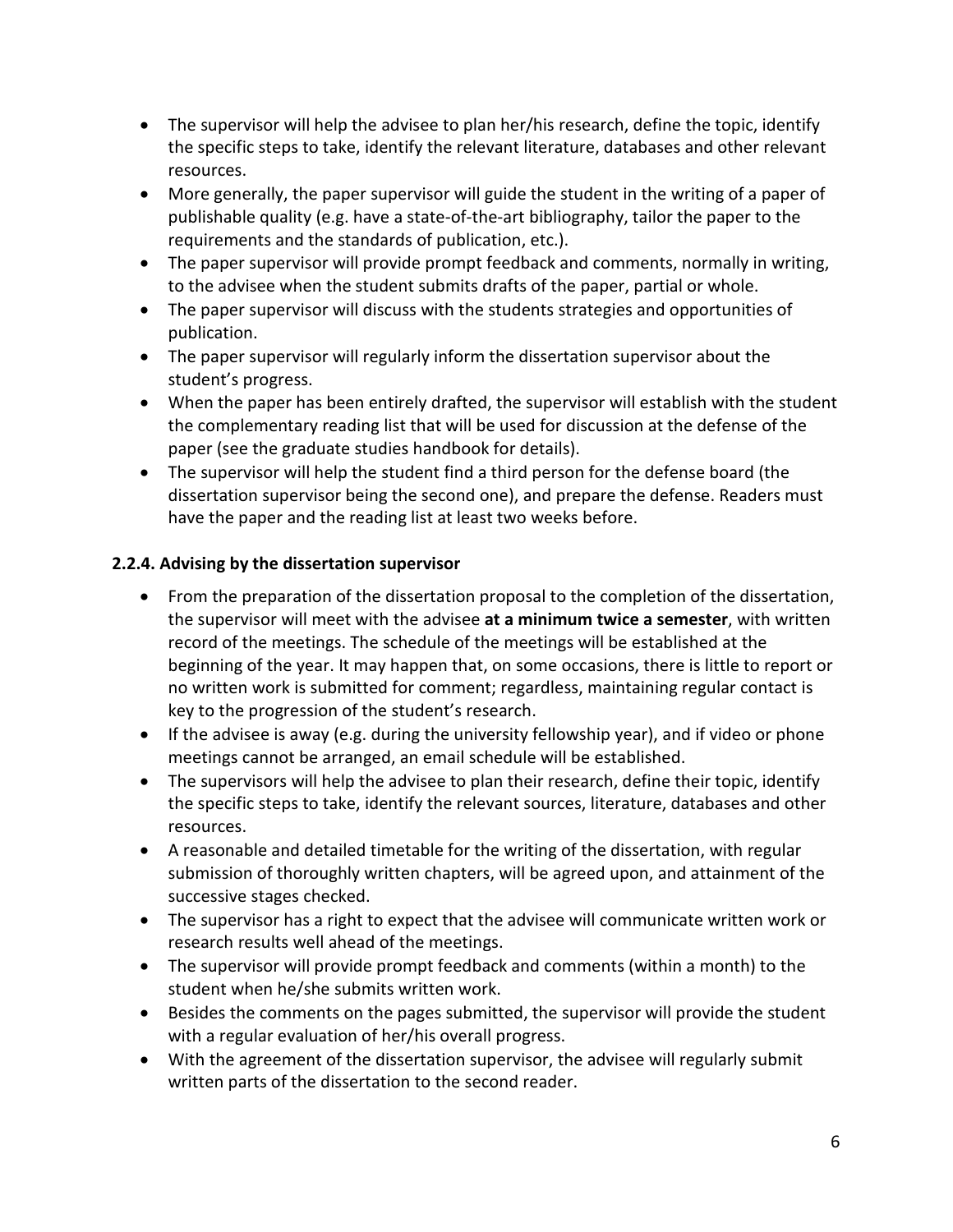- Especially when the second reader is chosen in another department because of his/her expertise in an aspect of the dissertation topic, the supervisor will coordinate the guidance and ensure that respective tasks are clear both to the second reader and to the student.
- The supervisor and the second reader constitute together the **dissertation advising committee**. The dissertation committee will review the advisee's progress in the student's annual report.
- The supervisor will make sure that the dissertation is completed and submitted to the department and all the readers at least **one month** before the defense.

In addition:

- The supervisor will encourage and help the advisee to publish, participate in colloquia, seminars and conferences, and more generally mentor her/him and prepare her/his insertion in the profession.
- As the supervisor will later write a decisive recommendation letter when the student is on the job market, he/she will **visit the advisee's classes in coordination with the teaching seminar instructor** and write a report, in order to be able to comment on the student's teaching abilities in said letter. When the supervisor has too many advisees for visiting each of them every year, he/she will ask another faculty member (e.g. the second reader) in coordination with the teaching seminar instructor, or will ask the instructor to find another faculty member.

... /...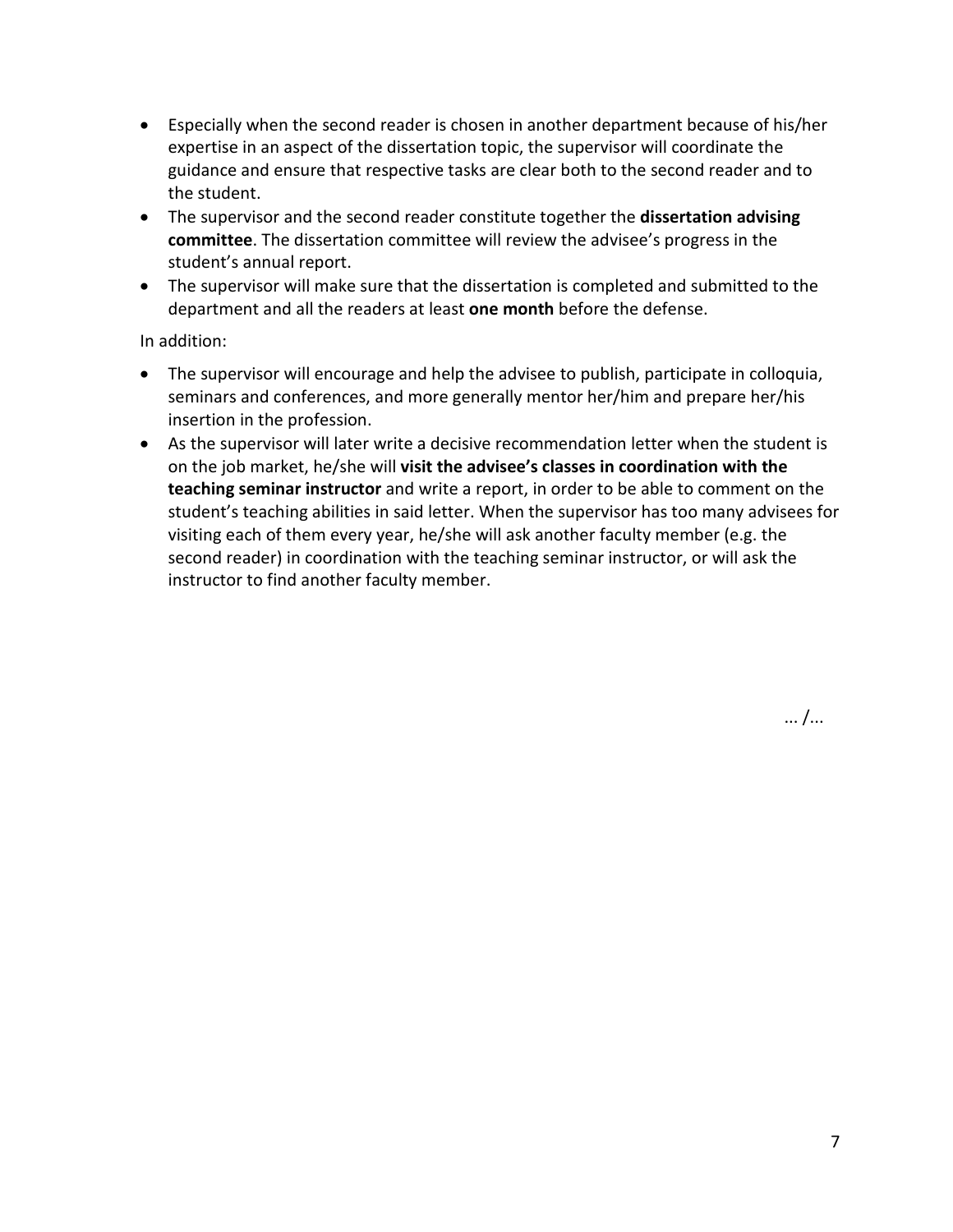# **Appendix 1**

# **Immigration Regulations and Policies for International Students**

**Office of International Students and Scholars (OISS): 72 College Rd, 617-552-8005, [www.bc.edu/oiss](http://www.bc.edu/oiss)**

**Hours M-F 9-4, OISS Walk-in advising hours: M & W 2-4pm; T, Th & F 10am-12pm, call for an appointment outside of these walk in hours.** 

**OISS Advisor for Philosophy: Susan Shea, Associate Director OISS, [sheasc@bc.edu](mailto:sheasc@bc.edu)**

**Note on visa type:** This section of the guide pertains to students on **F-1 or J-1 student visas**. Very occasionally, a student may be studying as dependent of spouse working in the U.S. or with another visa type. Please consult with OISS in that case.

#### **Timeline to complete the degree:**

Immigration regulations state that students are required to be making "normal progress towards the degree" and finish in that time frame. OISS issues the immigration form (called an I-20 for F-1 student and a DS-2019 for J-1 students) for the length of time determined to be the normal length of study by the department and the GSAS Dean's Office. This is how long students may remain in the U.S. to finish their degree in most cases.

- **Masters students: 2 Years**, from August of the first year to May of the following year, including the Comprehensive Exam or Qualifying Paper. Master's students are generally expected to take 5 courses each year for a total of 10 courses. They will therefore have two semesters with only 6 credits (see full-time requirement, below).
- **PhD: between 5 years (4 for students who enter the program after having already earned an MA) and 8 years**.
- **Note: Immigration extensions cannot be given for incompletes or failures**. It is important that students and their advisers take action on any failure or incomplete prior to the end of the allowed period.

#### **Full-time study requirement:**

- **Students on student visas are required to be considered full-time students during the academic semesters.** OISS reports their full-time status to the U.S. Government every semester. Students must register every semester of their allowed period.
- **Any graduate student registered for under 9 credits in a semester will be flagged as less than full-time in the University System**. Those students will receive an email from OISS and will be asked to follow up with their department. (NB: for PhD program exception to this rule, see below).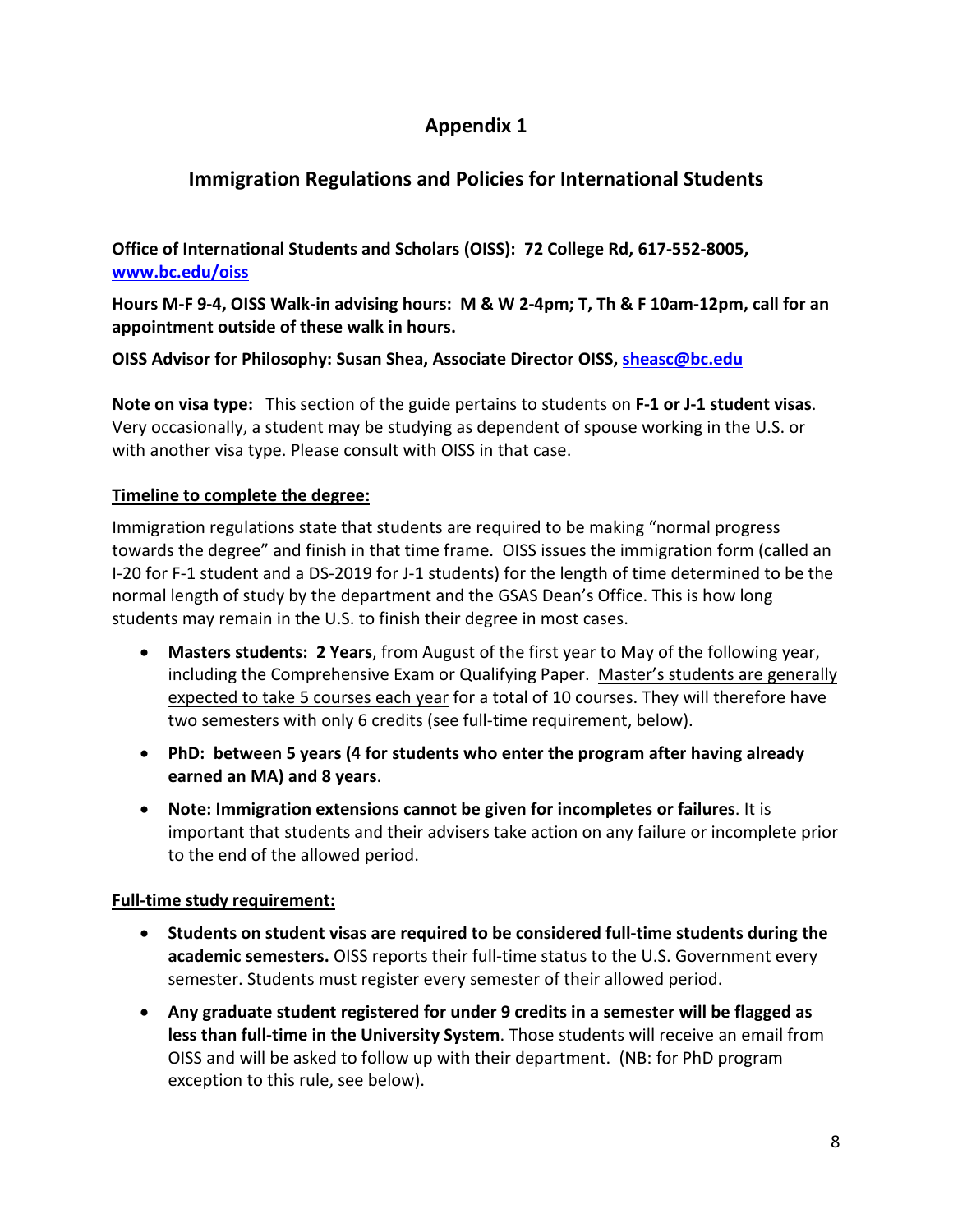- The University System will not let students drop below full-time status or register less than full-time without OISS permission to Student Services. This is a safety in place to ensure students stay in immigration compliance. **Please contact OISS for any help registering a student for less than full-time.** 
	- o **MA students:** Since MA students have some semesters with 6 credits only but are approved as full-time by the department (given that they have, for instance, to write a qualifying paper in addition), OISS will just need a brief **email verification from the department stating that the student is considered full time by department with 6 credits.** If the student has trouble registering for less than 9 credits in the system, please contact OISS.
	- o **PhD Students:** PhD students with assistantships will automatically be classified as full-time in the University System. Doctoral Continuation also classifies the student as full-time. However, there are sometimes glitches in the system. If this is the case, contact OISS and they will contact Student Services. PhD students are expected to be in contact with their advisor about the dissertation progress in order to maintain their immigration status.

## **Other Immigration Approved Reasons for a Reduced Course Load (must be approved by OISS):**

- **Academic Difficulties** for (typically for **FIRST SEMESTER ONLY**): Initial difficulties with the English Language, Unfamiliarity with American Teaching Methods, Improper Course Placement. Will require documentation from the department for justification.
- Documented **illness or medical condition** up to 12 months total during the degree.
- Students are allowed to be less than full-time in their **last semester** if they are taking their last required class to finish. No documentation is needed.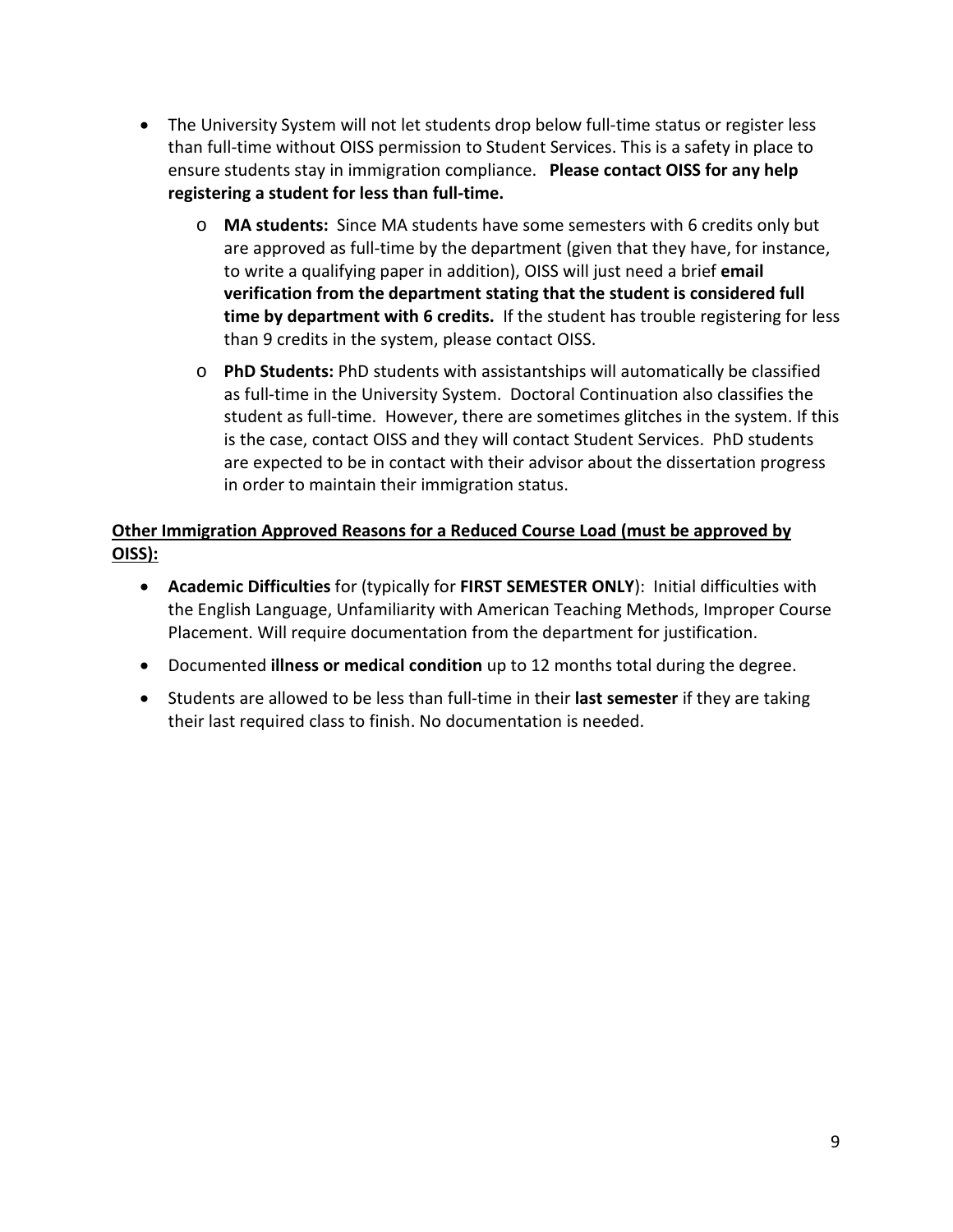# **Appendix 2**

## **Resources for the Advisers**

## **Student Distress**

If you have **concerns** regarding the psychological or physical well-being of a student, contact the Student Outreach and Support Team, at 617-552-3470 or through the online Student of Concern Reporting Form: [cm.maxient.com/reportingform.php?BostonCollege&layout\\_id=3](https://cm.maxient.com/reportingform.php?BostonCollege&layout_id=3)

If you have an **urgent** concern after 5pm or on weekends or holidays, contact **BC Police Department at 617-552-4440**. They will be able to access appropriate assistance for you.

If the situation is an **emergency** (immediate threat to safety), call directly BCPD at **911**.

If a student is open to receiving **psychological help**, you can direct her/him to University Counseling Services, Gasson 001 **|** Office Hours: Monday–Friday 8:45 a.m. to 4:45 p.m. **|** P: 617- 552-3310 (same day consultation possible) **|** www.bc.edu/offices/counseling.html

Non-emergency questions:

Caroline Davis, Assistant Dean of Students [caroline.davis.2@bc.edu](mailto:caroline.davis.2@bc.edu) 617-552-3470

For indicators of distress and for how to respond, download the brochure of Counseling Services at [www.bc.edu/offices/counseling/worried-about-a-student-.html](https://www.bc.edu/offices/counseling/worried-about-a-student-.html)

## **Sexual misconduct**

If you have knowledge of a sexual misconduct case, by law (Title IX) you **MUST** report it to [TitleIXCoordinator@bc.edu,](mailto:TitleIXCoordinator@bc.edu) 617-552-3334. You should tell the student who discloses the case that you are under legal obligation to report it.

See definitions and steps to take on [www.bc.edu/offices/dos/sexual-violence-policy](https://www.bc.edu/offices/dos/sexual-violence-policy-website/Faculty_Guide.html)[website/Faculty\\_Guide.html](https://www.bc.edu/offices/dos/sexual-violence-policy-website/Faculty_Guide.html)

## **Discriminatory Harassment**

The following are considered discriminatory harassment.

1. Conduct that, by reference to the race, color, national origin, sex, religion, disability, age, sexual orientation, or any other legally protected status of a member or members of the University community, intentionally or recklessly **abuses, mocks, or disparages** a person or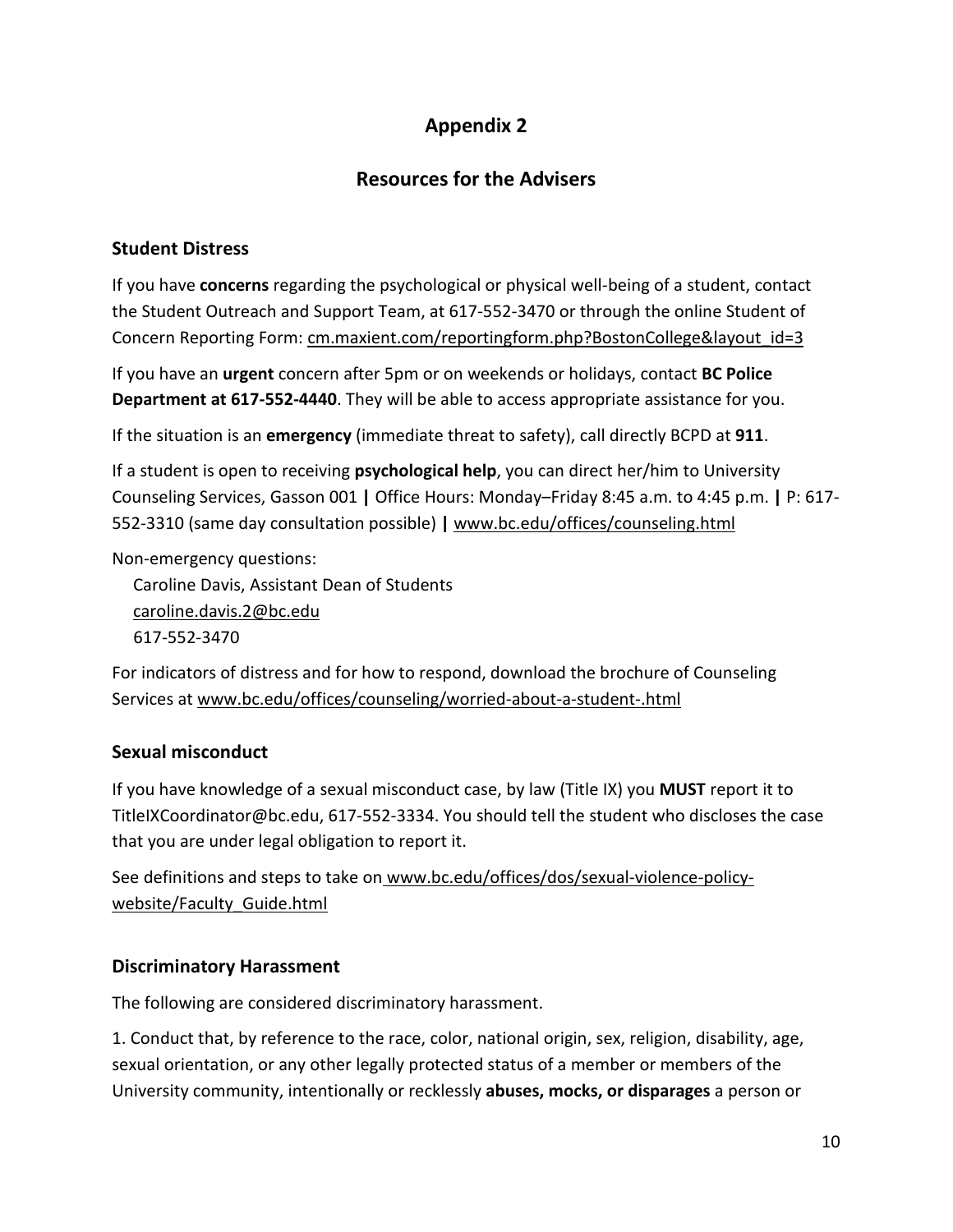persons so as to affect their educational performance or living or working environment at Boston College.

2. **Offensive sexual behavior** whenever toleration of such conduct or rejection of it is the basis for a personnel or academic decision affecting an individual; or such conduct has the purpose or effect of creating a hostile or stressful living, learning, or working environment. Examples of behavior that may constitute sexual harassment include sexual advances, any form of retaliation or threat of retaliation against an individual who rejects such advances, sexual epithets, jokes, or comments, comment or inquiry about an individual's body or sexual experiences, unwelcome leering, whistling, brushing against the body, sexual gestures, and displaying sexually suggestive images.

## Full description of BC policy at [www.bc.edu/content/dam/files/offices/policies/pdf/policies/I/1-](https://www.bc.edu/content/dam/files/offices/policies/pdf/policies/I/1-200-025.pdf) [200-025.pdf](https://www.bc.edu/content/dam/files/offices/policies/pdf/policies/I/1-200-025.pdf)

If you witness a hate crime or a bias related incident, you should **report** it. Contact BC Police Department at 617-552-4440.

If a hate crime or a bias related incident is reported to you, **assist the student** to identify the most appropriate path. See the different possibilities and the protocol on [www.bc.edu/offices/diversity/compliance/hate-crime-conduct-proto.html](https://www.bc.edu/offices/diversity/compliance/hate-crime-conduct-proto.html)

See also the response to the FAQ "What should I do if a student reports a bias related incident to me" o[n www.bc.edu/offices/dos/facultystaff.html](https://www.bc.edu/offices/dos/facultystaff.html)

## **Privacy Policy**

The Family Educational Rights and Privacy Act (FERPA) grants four specific rights to a postsecondary student:

- to see the records that the institution is keeping on the student.
- to seek amendment to those records and in certain cases append a statement to the record.
- to withhold the disclosure of a student's educational records except for situations involving legitimate educational interest or as may be required by law.
- to file a complaint with the FERPA Office in Washington.

## For a full presentation of FERPA, please visit [https://www.bc.edu/content/dam/files/offices/stserv/pdf/FERPAHandout\\_August2018.pdf](https://www.bc.edu/content/dam/files/offices/stserv/pdf/FERPAHandout_August2018.pdf)

A University employee has a **legitimate educational interest** in access to information when that information is appropriate for use in connection with performing a task that is related to the student's education (which is your case).

Your responsibilities under FERPA: